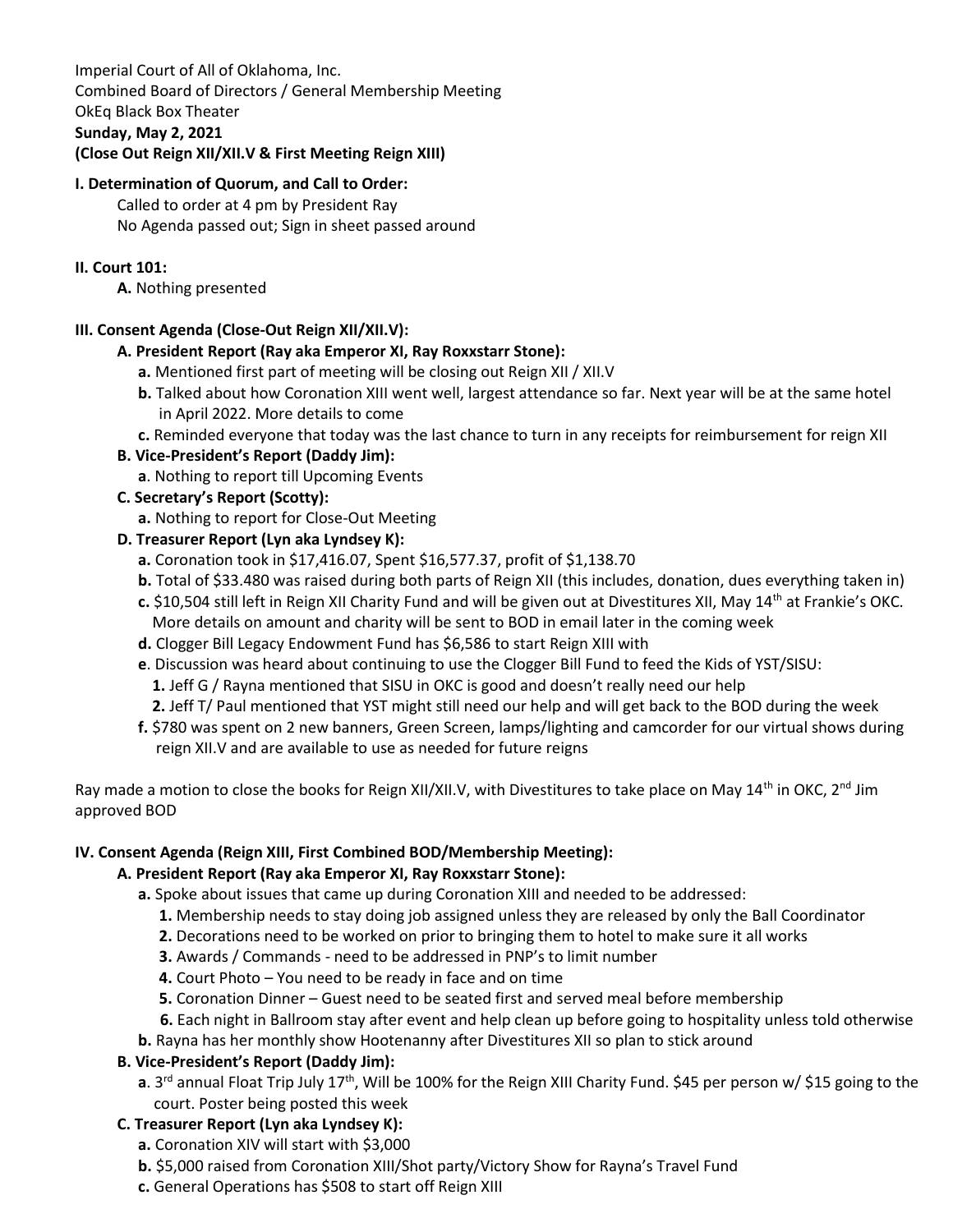# **D. Secretary's Report (Scotty):**

- **a.** April's Meeting Minutes approved and posted on the website
- **b.** Some 500 Coronation XIII photos / videos are now on the court Facebook Page
- **c.** Mentioned to save a date in September for the court to celebrate Clogger Bill's 90th and that he most likely will have his own event Labor Day weekend.
- **d.** Court Inventory is being up dated to show where who all has what items One large hanging banner is currently missing (loaned out to OKC). Get with the Secretary if you need to borrow items
- **e.** Website is being updated with new Reign XIII information as it is provided, contact the secretary if you find any links not working or information not updated
- **E. Deans Report (Emperor XII, Jeff Germany and Empress XII, Keri Jo Scudder-Allan aka Joe):**

# **Keri Jo:**

- **a.** Reminded the ICP's / PR's that they have attendance requirements and need to report to the Empress and Deans
- **b.** Don't forget about the Crown Jewel Award Totals raised at Fundraiser (Empress / Treasure will keep the record of each event)

**Jeff G:**

- **a.** Again reminded everyone about Divestitures at Frankie's and Show afterwards
- **b.** Discussion heard about inviting our charities and if they can't show up how Jeff and others felt about giving to them in the future
- **F. ICP Report (Paul aka Eric Shun and Jeff T aka Morganna Pheeling Tarwater): a.** ICP Ball is set for July 31<sup>st</sup> at Frankie's OKC
- **G. Member at Large (Jeff T aka Morganna Pheeling Tarwater):**
	- **a.** No issues for the start of Reign XIII
- **H. Monarch Report (Absolute Empress XIII, Rayna Over aka Frank):**
	- **a.** Rayna mentioned her full name is Rayna Country Mann Over
	- **b.** Would like all meetings to run using Roberts Rule of Order
	- **c.** Had a slide show presentation of Ideas and expectations for Reign XIII:
		- **1.** Starting a Members of the Crossing Guard (Team Leaders) with monthly assignments
		- **2.** To continue doing the Virtual Show possible during the week days, with in person shows on weekends
		- **3.** "Change for Change" Box's to carry around when out in public in OKC / Tulsa to collect change (No Bills)
		- **4.** Bakes Sales, Jello shots (ongoing at Frankie's and at District Hotel's Pool on Friday/Sundays Noon to sunset)
		- **5.** Virtual Drag Queen Story Hours (to get name out to the community)
		- **6.** Dinner Theater at District Hotel once restaurant is open
		- **7.** A Virtual I-35 Pageant
	- **d.** Some Upcoming Events:
		- **1.** June 5th Pride Show at Frankie's (Split between ICAO / OGRA)
		- **2.** July 31<sup>st</sup> ICP Ball @ Frankie's OKC (State Event/ Clogger Bill Fund)
		- **3.** October 9<sup>th</sup> Monarch Ball @ District Hotel (TLR Club) (State Event / Clogger Bill Fund) 6 p cocktails, 7 p food, 9 – 11 p Show, stay afterwards and we get 100% door cover.
		- **4.** Xmas in July (Tulsa Eagle), Turnabout Show (District Lounge), Military Ball (Nov TBA), Holly Ball (Court Xmas Party TBA),
		- **5.** Coronation XIV set for April 2022, Theme A Hoedown in a Crosswalk
	- **e.** Travels during the reign:
		- 1. Coronations May 8<sup>th</sup> Waco, July 10<sup>th</sup> Omaha, Aug 14<sup>th</sup> Austin, Oct 22<sup>nd</sup> Dallas, Jan 12 Houston, Mar 18<sup>th</sup> Fort Worth and other state events TBA
	- **f.** Other events statewide will be supporting:
		- **1.** Other Options Walk This Way fundraiser (as a volunteer)
	- **g.** Full event calendar will be available soon
	- **h.** Goal for Reign XIII (includes all money brought in) \$75,000